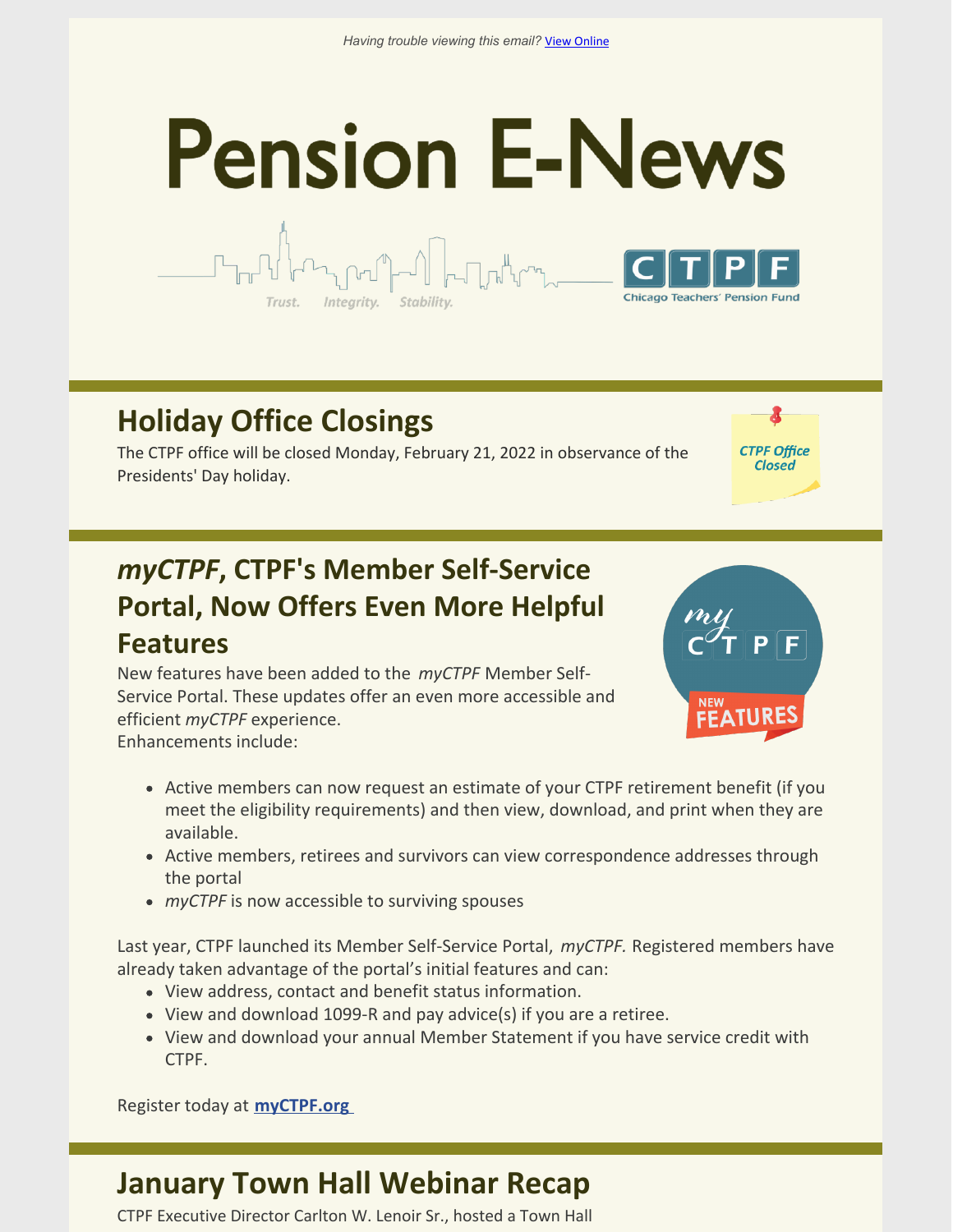webinar for members on Wednesday, January 26, 2022, where he shared up-to-date information about the Fund and its operations. The webinar is now available on demand at **[ctpf.org](https://ctpf.org/)**.



#### **COVID At Home Testing Update**

On January 15, 2022, the US Government made additional over-the-counter testing opportunities available for individuals who want home tests for COVID-19. Two vehicles are being used for this roll out – some insurers are now required to cover the cost of test kits (up to 8 tests every 30 days, per person), and the government is also providing a website to facilitate the delivery of free test kits through US Mail. **[Learn more here](https://ctpf.org/news/covid-home-testing-update)**.

#### **Save the Date 2022 Retirement Webinars**

CTPF will offer 2022 Retirement Webinars at 9:00 a.m. and 1:00 p.m. on February 21, 2022, and April 12, 2022. Webinars offer an overview of the retirement process and can help you jump start (or complete) your retirement application.

Register at **[ctpf.org/calendar](https://ctpf.org/news-calendar/calendar)**.



## **CTPF Submits 2021 Diversity and Inclusion Report**

The Chicago Teachers' Pension Fund (CTPF) announced that it invested \$6.2 billion or 48 percent of total fund assets, with Minority, Women and Disadvantaged-Owned Business Enterprise (MWDBE) firms in fiscal year 2021, ending June 30, 2021. This represents a 27.2 percent increase in MWDBE dollars over FY 2020 investments. CTPF is proud to remain a leader among pension and retirement systems throughout the United States in providing MWDBE firms access to investment opportunities. **[Read more here](https://ctpf.org/news/chicago-teachers-pension-fund-submits-2021-annual-diversity-and-inclusion-report-governor-and).**

### **Election Policy Changes**

The CTPF Board of Trustees voted to make changes to the Election Policy during the January 20, 2022, meeting. Changes to the policy include:

- The date for distribution of Candidate Nomination packets for individuals who wish to run for a Trustee position will be April 1.
- The Fund will distribute 2022 election materials to Teachers' home addresses and emails (if available) on file as of October 1, 2022, due to uncertainty with the ongoing pandemic.

This fall, CTPF will hold elections for two Teacher Trustees and one Principal/Administrator Trustee who will serve three-year terms from November 2022-2025. The official election announcement and information will be available on April 1, 2022, at www.ctpf.org/electioncentral.

**[The updated election policy can be found here](https://www.ctpf.org/sites/files/2022-01/2022 January Election Policy Final.pdf)** .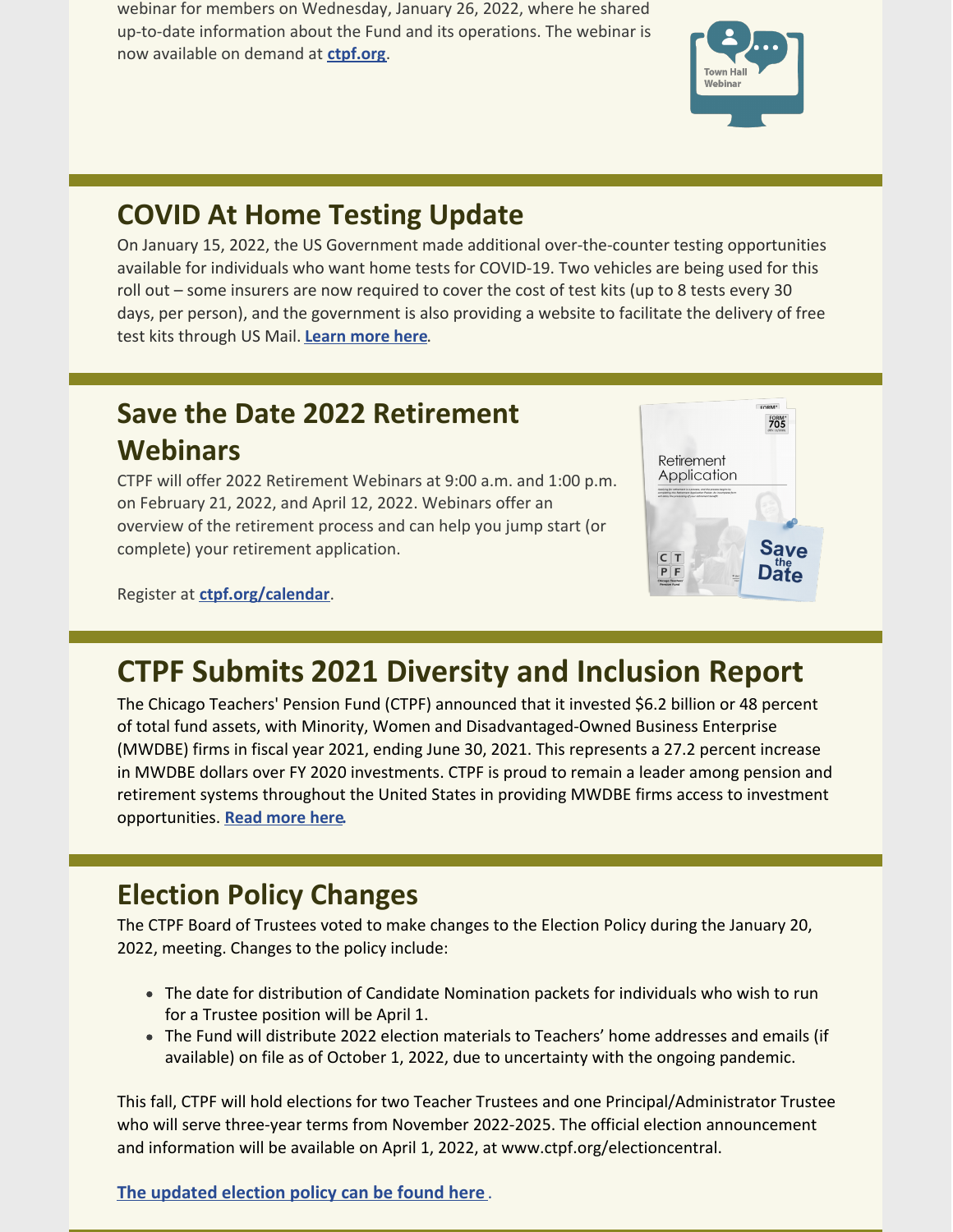#### **1099-R Mailing**

The 2021 1099R mailing for pensioners will be sent by today, January 31, 2022, to the address on file at the CTPF on December 14, 2021. The forms will also be posted in the *my*CTPF Member Self Service Portal at the time they are mailed. If you need a replacement form, you are encouraged to create an account at myCTPF so that you can download it directly

As an added security measure, Social Security numbers on the forms will be truncated (\*\*\*-\*\*- 1234). Replacing the first five numbers with asterisks will help protect member personal identifying information in accordance with Internal Revenue Service protocols. The electronic Form 1099-R sent to the Internal Revenue Service will include the full nine-digit Social Security number for matching purposes.

### **Heading South for the Winter?**

If you're heading south for the winter, make sure you file a temporary change of address form with CTPF. Address changes cannot be made over the phone. Retirees and Inactive Members will [need to complete CTPF Form 107 and return it to imaging@ctpf.org. Please contact Membe](https://ctpf.org/sites/files/2020-10/change_of_address_form_0.pdf)r Services at 312.641.4464 or email memberservices@ctpf.org for the form. All address changes for active CTPF members are reported through their employers' reporting system.

#### **Pension Payment Schedule**

CTPF encourages all members to switch to direct deposit. Contact Member Services to request Form 425 and submit your documentation electronically to ensure the timely delivery of your benefits. The schedule for mailing checks and direct [deposit dates through June 2022 is listed](https://www.ctpf.org/member-resources/retired-members/pension-payments) below. **Click here for the full schedule**.

| <b>Month</b>  | <b>Last Day to Submit an</b><br><b>Address or Tax</b><br><b>Withholding Change</b> | <b>Check</b><br><b>Mailing Date</b> | <b>Direct</b><br><b>Deposit Date</b> |
|---------------|------------------------------------------------------------------------------------|-------------------------------------|--------------------------------------|
| February 2022 | January 14, 2022                                                                   | January 28, 2022                    | February 1, 2022                     |
| March 2022    | February 11, 2022                                                                  | February 25, 2022                   | March 1, 2022                        |
| April 2022    | March 17, 2022                                                                     | March 30, 2022                      | April 1, 2022                        |
| May 2022      | April 15, 2022                                                                     | April 28, 2022                      | May 2, 2022                          |
| June 2022     | May 16, 2022                                                                       | May 27, 2022                        | June 1, 2022                         |

## **Employee Contribution Reporting**

Each pay period, Employers remit employee pension contributions to CTPF. Illinois law requires that these contributions be made within a certain time period. If the Employer does not send the funds within the required time, penalties may be assessed. Find the most recent list of delinquent employers **[here](https://ctpf.org/employer-contribution-reporting)**.



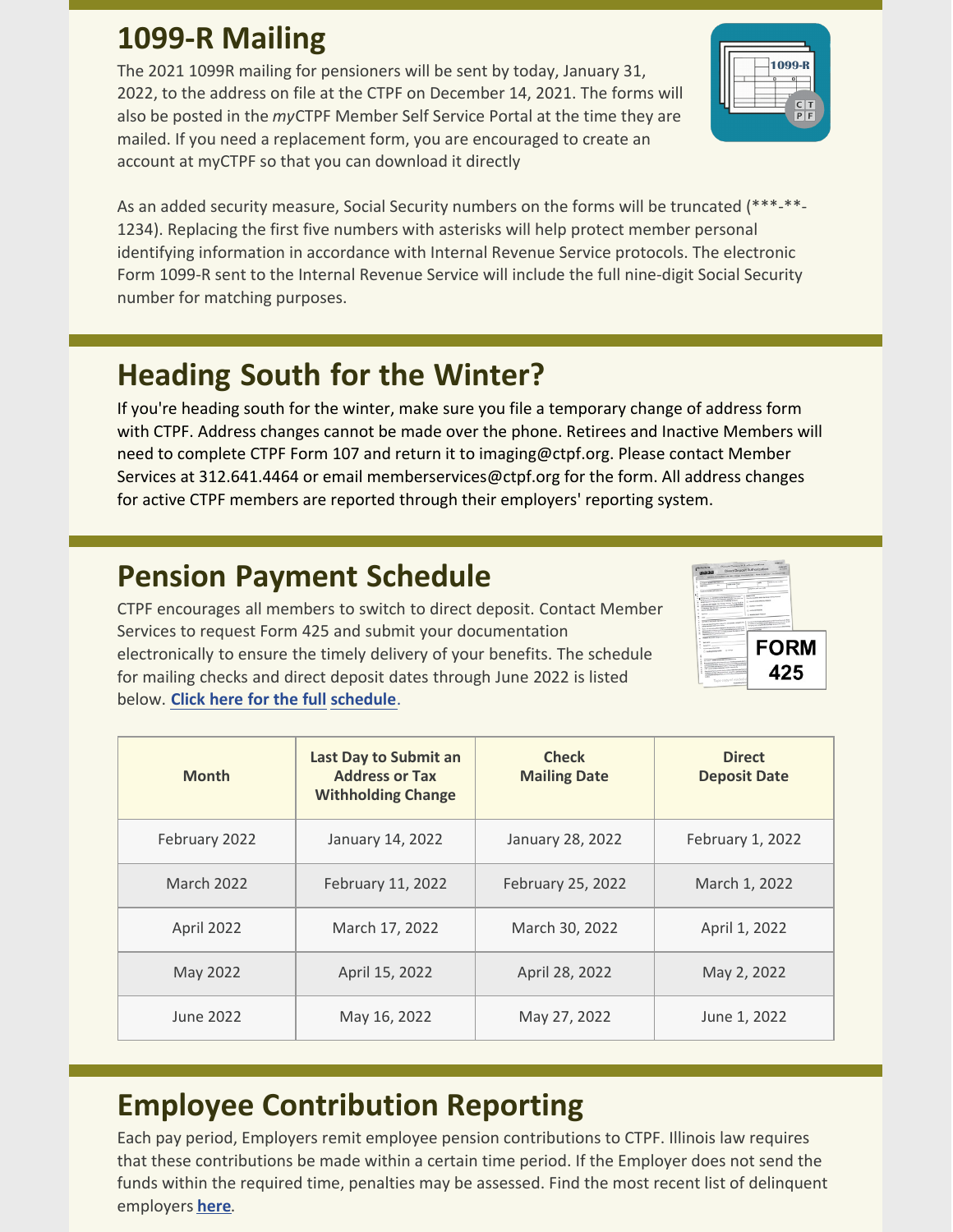#### **Lost Payees**

CTPF is trying to contact members who are over age 70½, but who have not commenced benefits [or taken a refund of their contributions. If you or someone you know is included on the](https://www.ctpf.org/sites/files/2020-10/lost_payees_last_school_worked_website_list_2.pdf) **Lost Payees Listing**, please contact Member Services, 312.641.4464 or email **[memberservices@ctpf.org](mailto:memberservices@ctpf.org)**.

#### **CTPF COVID-19 Information & Resources**

CTPF is committed to doing our part to stop the spread of COVID-19. For the health, safety, and wellbeing of all CTPF Members, the Fund continues to deliver all member services remotely. The physical office remains closed to all but essential employees whose duties cannot be performed offsite. In-person services and counseling are suspended until it is safe to resume these operations.

CTPF has implemented the following changes for the health and safety of all:

- In-person appointments and services are suspended.
- Phone assistance, video counseling, and remote notarization appointments are available. Members should call 312.641.4464 or email **[memberservices@ctpf.org](mailto:memberservices@ctpf.org)** for assistance.
- US Mail processing may be delayed. Send benefit applications, forms, and documents by fax 312.641.7185 or email an attachment (.pdf or .jpg format) to **[imaging@ctpf.org](mailto:imaging@ctpf.org)** to ensure prompt processing.

Learn more on the COVID-19 Response Page**[ctpf.org/covid-19](https://ctpf.org/news-calendar/covid-19).**



All current meeting dates, office information, and upcoming event information can be found on the CTPF Calendar at **[ctpf.org/calendar](https://ctpf.org/news-calendar/calendar)**[.](https://ctpf.org/news-calendar/calendar)

#### **CTPF BOARD OF TRUSTEES**

Jeffery Blackwell, *President* Mary Sharon Reilly, *Vice President* Jacquelyn Price Ward, *Financial Secretary* Lois Nelson, *Recording Secretary*

Miguel del Valle Victor Ochoa Tina Padilla Maria J. Rodriguez Jerry Travlos Dwayne Truss Quentin S. Washington Philip Weiss

\_\_\_\_\_\_\_\_\_\_\_\_\_\_\_\_\_\_\_\_\_\_\_\_\_\_\_\_\_\_\_\_\_\_\_\_\_\_\_\_\_\_\_\_\_\_\_\_\_\_\_\_\_\_\_\_\_\_\_\_\_\_\_